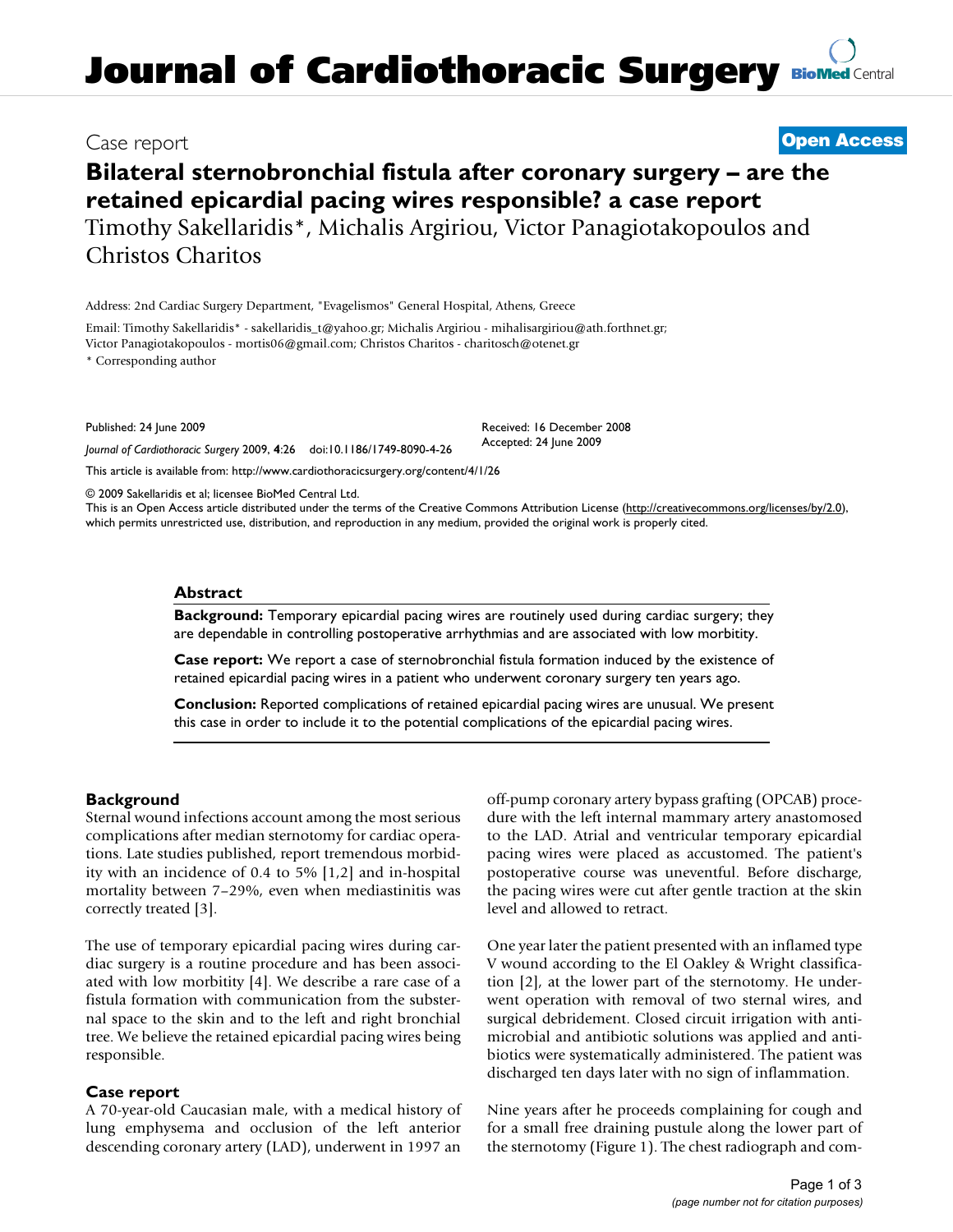

Figure 1 **The existence of a small free draining pustule along the lower part of the sternotomy**.

puted tomography (CT) were diagnosed as normal. The fistulography revealed a cutaneous sternal fistula filling a small substernal cavity with contrast medium and communication with both bronchial trees. The presences of the retained epicardial pacing wires along the fistula are characteristic. The sternobronchial fistulas were with the superior division of the lingular bronchus at the left lung and at the right with the bronchus of the upper lobe (Figure 2). The general condition of the patient was good with no fever, no pneumonia, no sepsis and no pain. Cultures of the pustules identified the presence of Staphylococcus aureus. The patient received antibiotic therapy with resolvement of the free draining pustules.

Surgical removal of the retained epicardial pacing wires and debridement was recommended for treatment. Due to the resolution of the free draining pustules with the administration of the antibiotics, the age of the patient, the lung disease (emphysema with  $FEV_1 = 1,2$  l) and the patient's refusal to any surgical interventions, surgery was not performed. Eight months after he has no signs of sternal wound infection and is in good condition.

#### **Conclusion**

Temporary pacing wires are routinely sutured to the atrial and/or ventricular myocardium during open heart surgery. These wires are of value for both diagnosis and treatment of cardiac arrhythmias following surgery. Their use may facilitate improved cardiac output by maintenance of an appropriate cardiac rate or atrio-ventricular sequence. This practice is based upon the assumption that the risks are low in comparison with the benefits. The complications of epicardial pacing wires use are with an occurrence rate of 0.4% [4]. Reported complications of the pertinent literature include failure to rhythm sense or capture, myocardial bleeding of pacemaker wire site introduction site, avulsion of a haemostatic clip from the saphenous vein graft, perforation of the superior epigastric artery, right ventricular laceration [4], infection, migration of a wire into the pelvis [5], laceration of the saphenous vein graft [6], cardiac decompensation during removal of a wire



#### Figure 2 and 2008 and 2008 and 2008 and 2008 and 2008 and 2008 and 2008 and 2008 and 2008 and 2008 and 2008 and

**Fistulography of the cutaneous sternal fistula showing filling of a small substernal cavity with contrast medium and communication with both bronchial trees and the presence of the retained epicardial pacing wires along the fistula**.